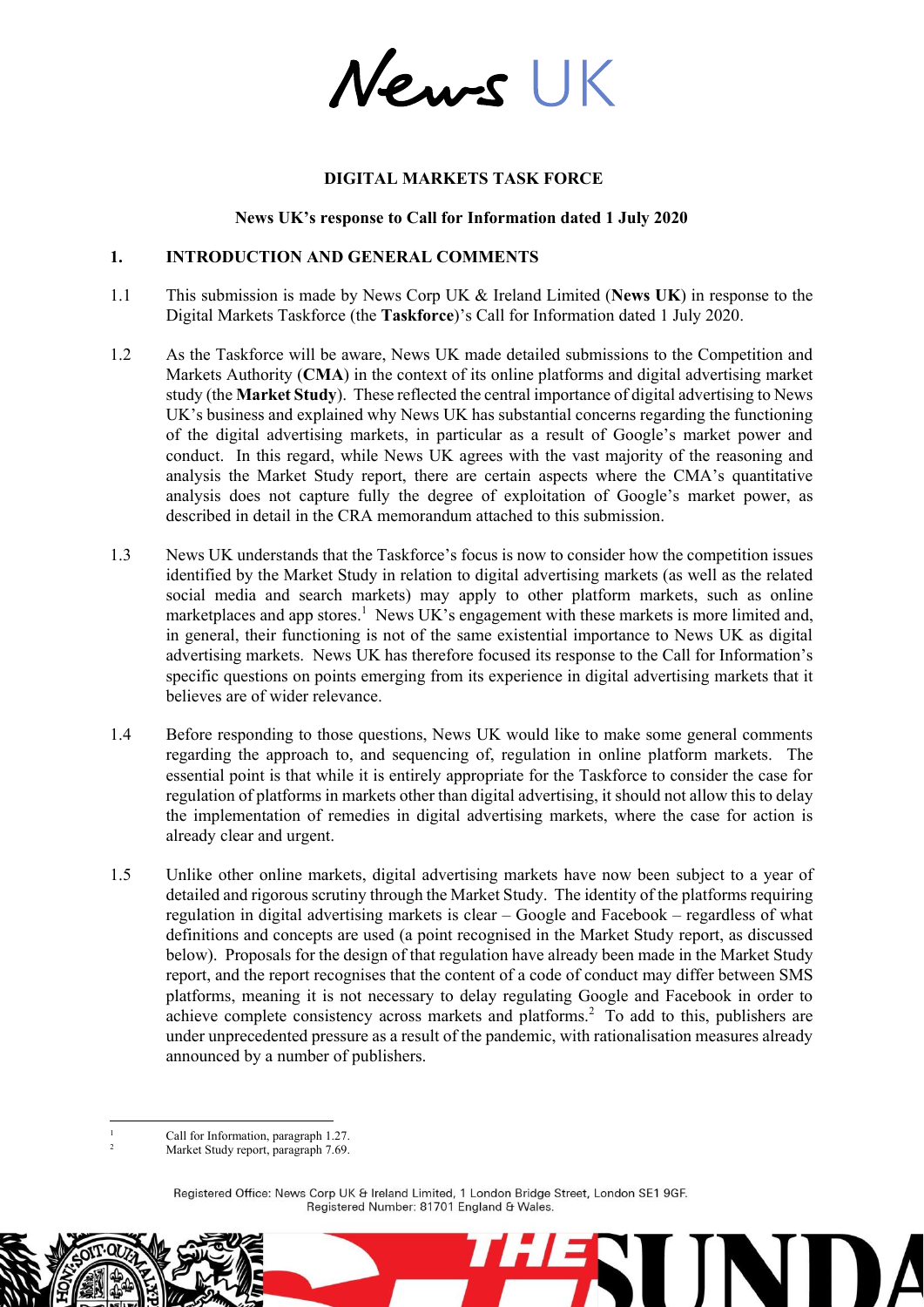News UK

- 1.6 News UK therefore urges the Taskforce to invite the Government to act without delay to put in place the measures recommended by the Market Study report in relation to the platforms that dominate digital advertising markets. The relevant legislation should be sufficiently flexible to allow that regulation to be extended (with any appropriate modifications) to other platforms in other markets if warranted. However, achieving that goal does not require a concluded view on which other platforms or markets should be regulated, the detailed content of a code of conduct in each of those markets, or the scope for other remedies to be applied to those platforms.
- 1.7 News UK would be pleased to expand upon this or other points in this submission, and stands ready to provide any assistance required for the Taskforce to reach its conclusions as quickly as possible.

# **2. RESPONSES TO SPECIFIC QUESTIONS**

- **1. What are the appropriate criteria to use when assessing whether a firm has Strategic Market Status (SMS) and why? In particular:** 
	- **The Furman Review refers to 'significant market power,' 'strategic bottleneck', 'gateway', 'relative market power' and 'economic dependence': – How should these terms be interpreted? How do they relate to each other? What role, if any, should each concept play in the SMS criteria?**
	- **Which, if any, existing or proposed legal and regulatory regimes, such as the significant market power regime in telecoms, could be used as a starting point for these criteria?**
	- **What evidence could be used when assessing whether the criteria have been met?**
- 2.1 News UK does not have a detailed view on this issue since, as noted above, its concerns relate principally to online advertising, where Google and Facebook would clearly meet any reasonable criteria for "strategic market status". As the Call for Information notes, the CMA's Market Study concluded that both Google and Facebook would be highly likely to meet any criteria for SMS that are consistent with the Furman Review' explanation of the concept. The CMA also observed that it would not expect a Digital Markets Unit or Government to need to conduct material further analysis, and that they could instead rely on the findings of the Market Study.<sup>3</sup>
- 2.2 However, in general terms, News UK believes that the criteria and definitions used should capture considerations such as the presence of high fixed costs, network effects and/or the ability to cross-subsidise between different activities. News UK agrees that concepts of "economic dependence" used in certain EU Member States could also play a role.<sup>4</sup>
- **2. What implications should follow when a firm is designated as having SMS? For example:**
	- **Should a SMS designation enable remedies beyond a code of conduct to be deployed?**
	- **Should SMS status apply to the corporate group as a whole?**

HE

Registered Office: News Corp UK & Ireland Limited, 1 London Bridge Street, London SE1 9GF. Registered Number: 81701 England & Wales.

<sup>&</sup>lt;u>.</u> <sup>3</sup> Call for Information, paragraph 1.19; Market Study report, paragraph 7.58

<sup>4</sup> For discussion of this in the context of regulation of platforms, see e.g. Graef, "Differentiated Treatment in Platform-to-Business Relations: EU Competition Law and Economic Dependence", *Yearbook of European Law*, Volume 39, 2019, p. 448-499, available online a[t https://academic.oup.com/yel/article/doi/10.1093/yel/yez008/5622729.](https://academic.oup.com/yel/article/doi/10.1093/yel/yez008/5622729)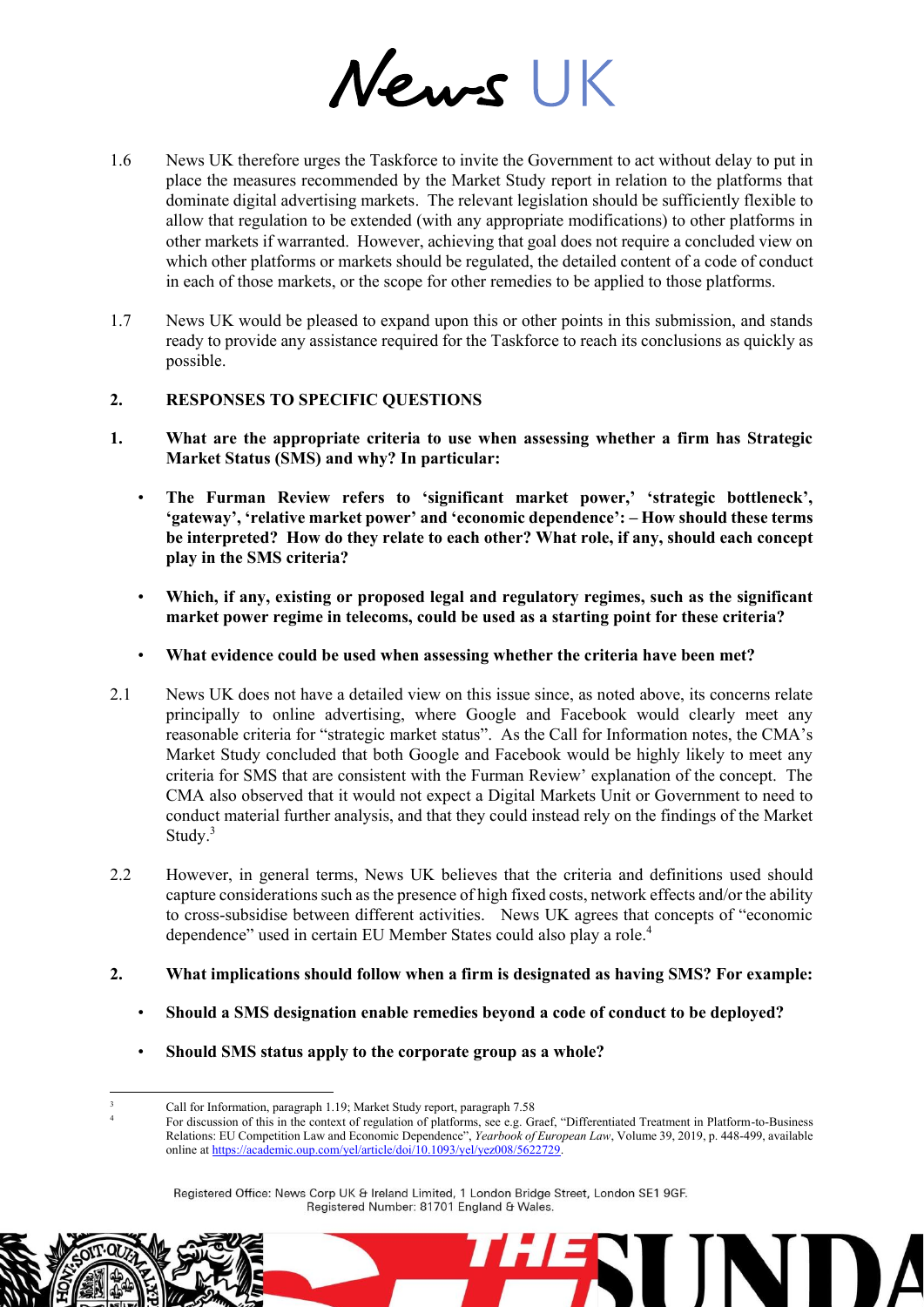News UK

- **Should the implications of SMS status be confined to a subset of a firm's activities (in line with the market study's recommendation regarding core and adjacent markets)?**
- 2.3 News UK agrees that SMS should apply to the corporate group as a whole, for the reasons identified by the CMA in the Market Study.<sup>5</sup> However, News UK is concerned that limiting the substantive application of a code to "adjacent" markets creates a further hurdle to effective and prompt enforcement, by requiring the authority to define the market in which concerns arise (which is unlikely to be straightforward in complex digital markets) and engage in a potentially lengthy legal debate over adjacency. It would therefore be preferable for the code's provisions to apply across the corporate group (both in relation to digital advertising platforms and other platforms with SMS in other markets).
- 2.4 News UK considers that where a firm is designated as having SMS, this should enable remedies beyond a code to be deployed. The position in digital advertising markets is instructive in this regard. As News UK submitted in response to the CMA's interim report in the Market Study, a code may not restrict all of an SMS platform's incentives to exploit their market position, and may be difficult to monitor. It is therefore desirable to consider remedies requiring separation between different aspects of platforms' businesses, which would mitigate these challenges. For example, in the digital advertising context, News UK believes there remains a strong case for separation of Google's ad server and ad exchange, which are currently both integrated in Google Ad Manager.<sup>6</sup> News UK notes that this is in line with the Market Study's recommendation that the Digital Markets Unit should have powers to impose both operational and ownership separation.<sup>7</sup>

### **3. What should be the scope of a new pro-competition approach, in terms of the activities covered? In particular:**

- **What are the criteria that should define which activities fall within the remit of this regime?**
- **Views on the solution outlined by the Furman Review (paragraph 2.13) are welcome.**
- 2.5 The Furman Review proposed a regime with a broad underlying scope in primary legislation based on economic features, in order to future-proof it against changing markets, with periodic reviews conducted by the Digital Markets Units to determine which markets have companies with SMS. News UK believes this approach is broadly correct. Seeking instead to identify all relevant markets in advance would both delay the implementation of effective regulation in markets where the case for action is already clear, and lead to a scope that quickly becomes outmoded in light of the pace of change in digital markets.
- **4. What future developments in digital technology or markets are most relevant for the Taskforce's work? Can you provide evidence as to the possible implications of the COVID-19 pandemic for digital markets both in the short and long term?**
- 2.6 The advantages held by firms with privileged access to consumer data are likely to intensify with the development of machine learning.

HE

<u>.</u>

<sup>5</sup> i.e. to allow the leveraging of market power into other markets to be addressed, to ensure all required information can be obtained, and to prevent corporate reorganisations being used to frustrate the operation of the Code (paragraph 7.65).

News UK, Comments on the Interim Report, 11 February 2020, e.g. paragraph 1.3(iv).

Market Study report, paragraph 7.119.

Registered Office: News Corp UK & Ireland Limited, 1 London Bridge Street, London SE1 9GF. Registered Number: 81701 England & Wales.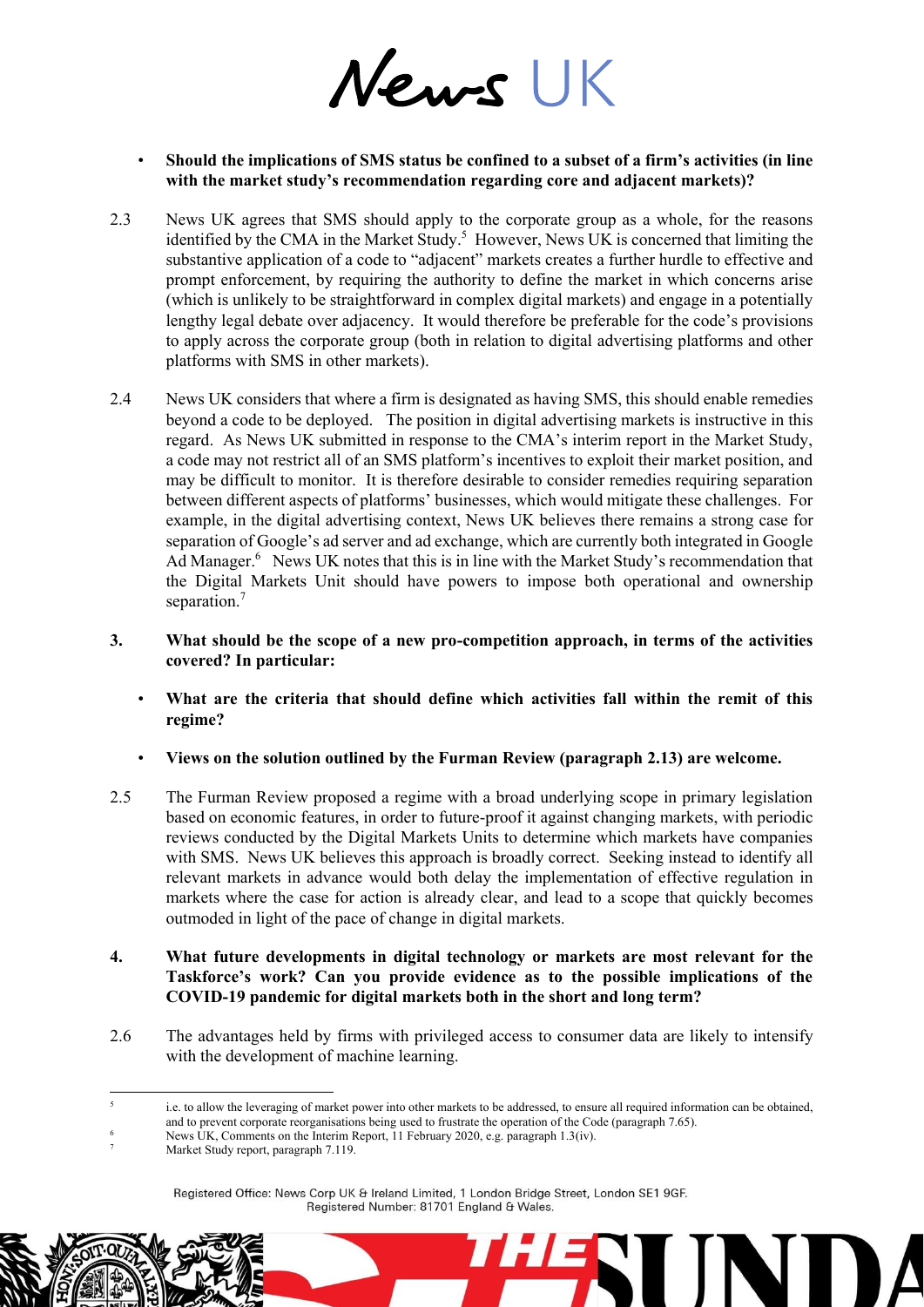News UK

2.7 As noted above, the COVID-19 pandemic has placed publishers under unprecedented pressure. A 40% decline in print circulation as a result of the pandemic has been estimated, which would see lost circulation revenue in 2020 (versus 2019) of £244 million. The impact on advertising revenues is equally acute, with an estimated annual decline for newspaper publishers of 50% in print and 25% in online in 2020, amounting to a shortfall of £570 million in lost print advertising revenues and £210m in lost online advertising revenues across the sector.<sup>8</sup> This means properly functioning digital markets are more important than ever, as publishers need to be able to obtain a fair return on their content to remain sustainable.

# **5. What are the anti-competitive effects that can arise from the exercise of market power by digital platforms, in particular those platforms not considered by the market study?**

- 2.8 In the Market Study, the CMA identified both direct harm to consumers (users of the relevant platform) in terms of reduced innovation, restricted choice, lower quality and limited control over data, and indirect harms resulting from the adverse impact of platforms' conduct on other businesses (for example, the risk of the quality and range of publishers' content declining, to the detriment of society as a whole, as well as innovation being suppressed in emerging markets).<sup>9</sup> News UK would expect the anticompetitive effects of digital platforms' conduct in other markets to fall into broadly similar categories.
- **6. In relation to the code of conduct:** 
	- **Would a code structure like that proposed by the market study incorporating high-level objectives, principles and supporting guidance work well across other digital markets?**
	- **To what extent would the proposals for a code of conduct put forward by the market study, based on the objectives of 'Fair trading', 'Open choices' and 'Trust and transparency', be able to tackle these effects? How, if at all, would they need to differ and why?**
- 2.9 Yes, News UK believes a code structure could be of use in other digital markets as a means of mitigating the imbalance of power between platforms and other market participant. However, as noted above, other interventions may also be required to address platforms' incentives at source. News UK does not have a concluded view on how the proposals made in the Market Study would need to be adapted to other markets, but would urge the Taskforce not to allow consideration of this issue to delay implementation of those proposals in relation to the markets within the scope of the Market Study.

# **7. Should there be heightened scrutiny of acquisitions by SMS firms through a separate merger control regime? What should be the jurisdictional and substantive components of such a regime?**

- 2.10 Yes. The need for this is clear from the role of acquisitions in creating the market power held by the online platforms in digital advertising markets (e.g. Google/DoubleClick), as well as the phenomenon of "killer acquisitions".
- 2.11 Any such regime should either require notification of all acquisitions by SMS firms (without any jurisdictional threshold) or use a low value-based threshold. Traditional criteria based on

HE

Registered Office: News Corp UK & Ireland Limited, 1 London Bridge Street, London SE1 9GF. Registered Number: 81701 England & Wales.

<sup>-</sup>Enders Analysis: Journalism on the Precipice, 15 May 2020.

Market Study report, Chapter 6.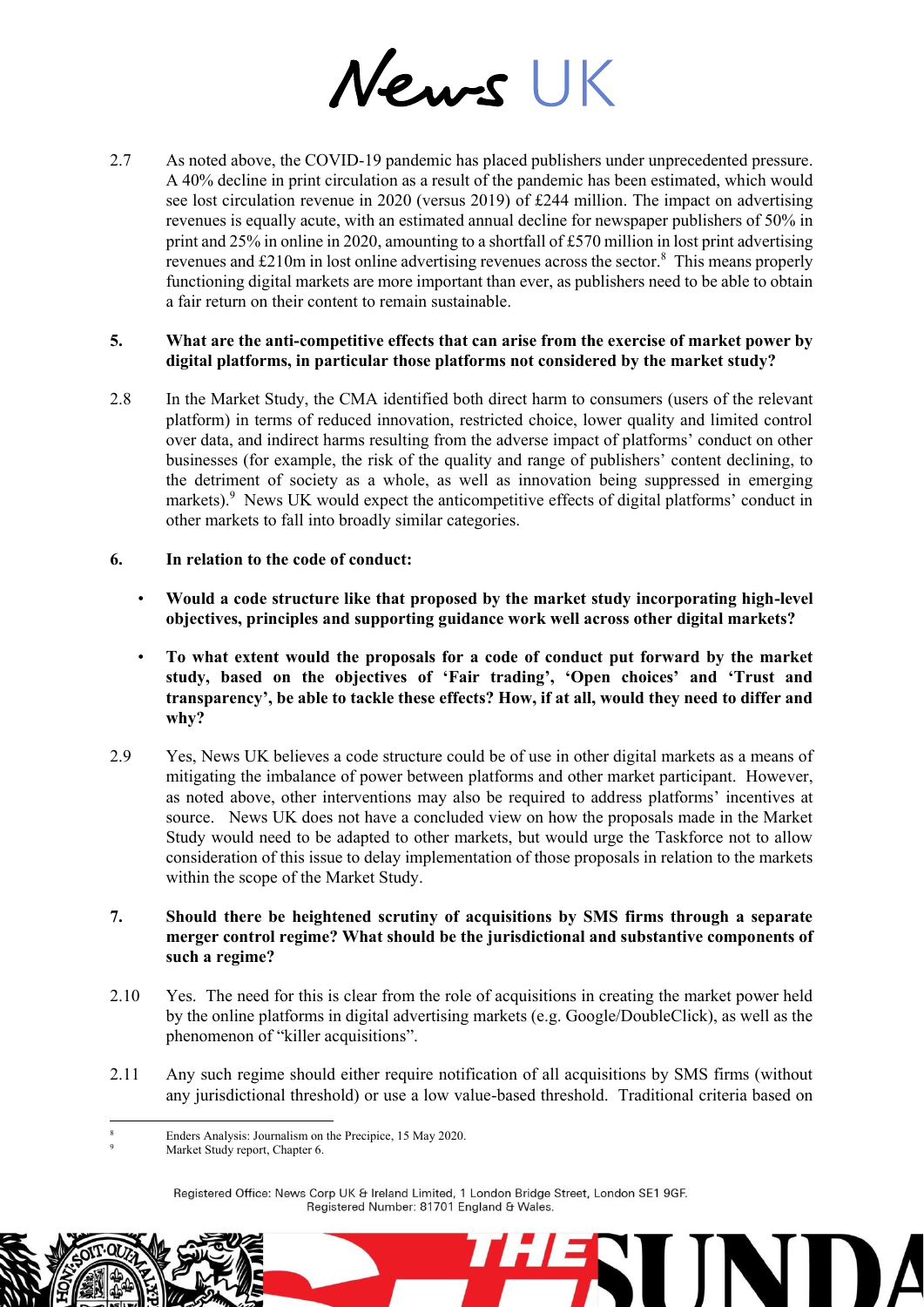News UK

turnover, market share or share of supply risk missing acquisitions of nascent but important competitors.

- 2.12 As to the substance, close attention to network effects and dynamic competition would be required, and News UK agrees with the suggestion made in the Call for Information that the increased risk of harm posed by acquisitions by SMS firms may justify the use of a more cautious standard of proof. There may also be merit in the suggestion that non-competition concerns such as data protection be taken into account as part of the regime.<sup>10</sup>
- **8. What remedies are required to address the sources of market power held by digital platforms?**
	- **What are the most beneficial uses to which remedies involving data access and data interoperability could be put in digital markets?**
	- **How do we ensure these remedies can effectively promote competition whilst respecting data protection and privacy rights?**
	- **Should remedies such as structural intervention be available as part of a new procompetition approach? Under what circumstances should they be considered?**
- 2.13 As noted above, News UK believes that separation remedies (including the possibility of structural separation) have an important role to play in addressing platforms' incentives to exploit their market power at source. As observed by the CMA in the context of the Market Study, there is likely to be a strong case for some form of structural intervention where platforms are exposed to conflicts of interest and engage in self-preferencing behaviour (such as the conduct facilitated by Google's strong position as a publisher ad server, supply-side platform and demand-side platform).<sup>11</sup>
- 2.14 News UK agrees other remedies involving data access and interoperability may in principle help to erode platforms' market power by helping competitors to develop over time. However, as News UK has previously submitted, given the scale of certain platforms' dominance, the effects of such remedies are likely to be felt only in the long term, if at all (whereas separation remedies would be effective immediately).<sup>12</sup>
- **9. Are tools required to tackle competition problems which relate to a wider group of platforms, including those that have not been found to have SMS?**
	- **Should a pro-competition regime enable pre-emptive action (for example where there is a risk of the market tipping)?**
	- **What measures, if any, are needed to address information asymmetries and imbalances of power between businesses (such as third-party sellers on marketplaces and providers of apps) and platforms?**
	- **What measures, if any, are needed to enable consumers to exert more control over use of their data?**

HE

Registered Office: News Corp UK & Ireland Limited, 1 London Bridge Street, London SE1 9GF. Registered Number: 81701 England & Wales.

 $\overline{10}$ <sup>10</sup> Call for Information, paragraph 2.2.<br>Market Study report, paragraphs  $\frac{1}{2}$ 

<sup>&</sup>lt;sup>11</sup> Market Study report, paragraphs 98-101.

News UK, Comments on the Interim Report, 11 February 2020, paragraphs 4.5-4.7.